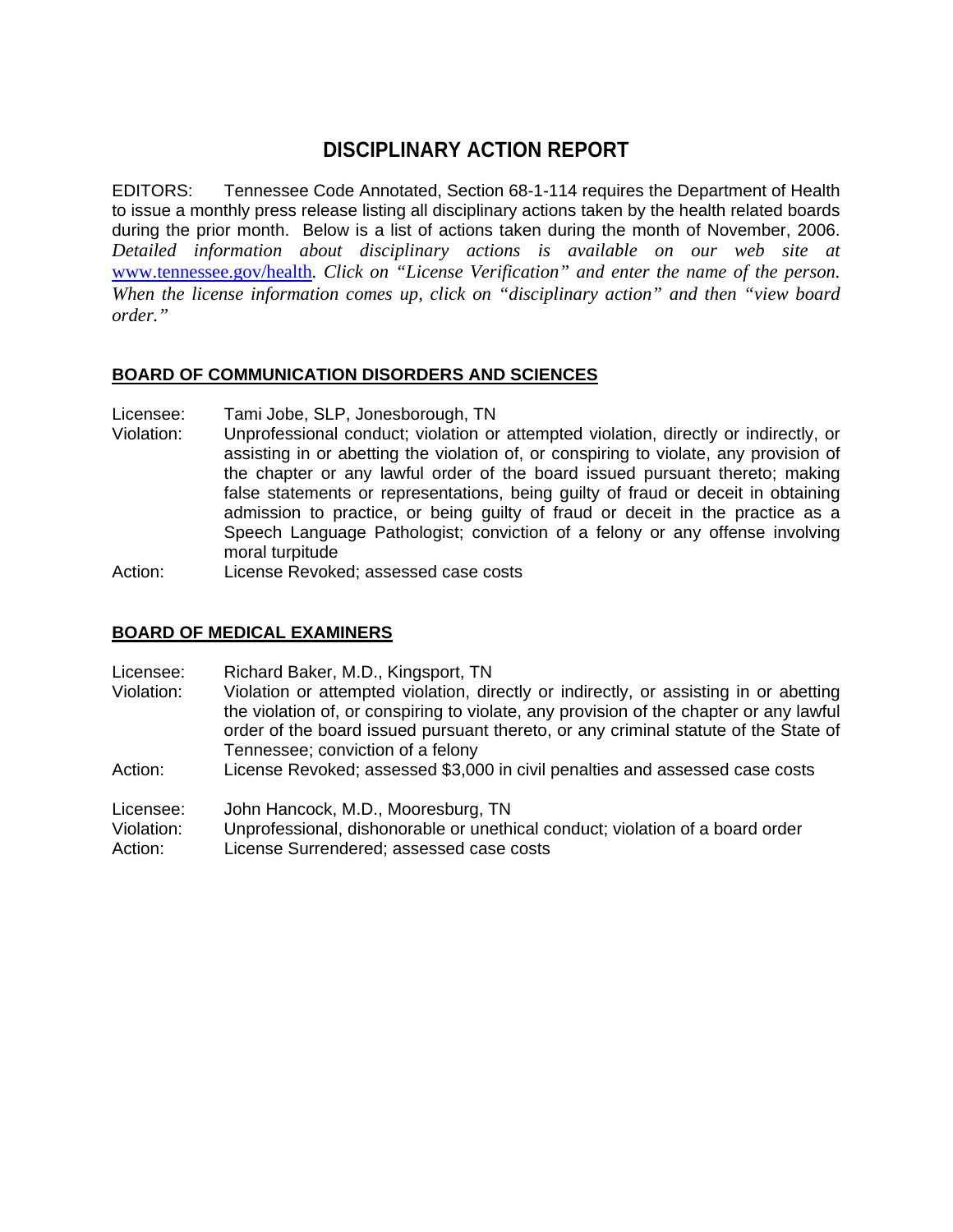- Licensee: Pamela C. Ventra, M.D. Chattanooga, TN
- Violation: Unprofessional, dishonorable or unethical conduct; engaging in the practice of medicine when mentally or physically unable to safely do so

Action: License Permanently Surrendered; DEA certificate permanently surrendered; assessed case costs

### **BOARD OF MASSAGE LICENSURE**

| Licensee:  | Salon Azure, Unlicensed, Knoxville, TN                       |
|------------|--------------------------------------------------------------|
| Violation: | Operating a Massage Establishment without a license          |
| Action:    | Assessed \$4,800 in civil penalties; and assessed case costs |
| Licensee:  | Julie Vaughn, Unlicensed, Decherd, TN                        |
| Violation: | Practicing without a license                                 |
| Action:    | Assessed \$3,000 in civil penalties; and assessed case costs |

# **BOARD OF OSTEOPATHIC EXAMINERS**

- Licensee: Paul Brundage, D.O., Jackson, TN
- Violation: Unprofessional, dishonorable or unethical conduct; violation or attempted violation, directly or indirectly, or assisting in or abetting the violation of, or conspiring to violate, any provisions of this chapter or any lawful order of the board issued pursuant thereto, or any criminal statute of the State of Tennessee Action: License placed on Probation for five years; must gain and maintain lifetime advocacy of the Tennessee Medical Foundation; assessed case costs

# **COMMITTEE OF PHYSICIAN ASSISTANTS**

- Licensee: Anne Weir, PA, Johnson City, TN
- Violation: Unprofessional conduct; misused intoxicating liquors in such a manner as to adversely affect a person's ability to practice as a physician assistant
- Action: License to be placed on Probation upon reinstatement of license; must obtain and maintain the advocacy of the Tennessee Professional Assistance Program; may not reapply for DEA certificate for two years; must complete continuing education; and assessed case costs

# **NOVEMBER ABUSE REGISTRY PLACEMENTS**

| Individual: |  | Gloria Jean Collins, Teacher/Counselor |
|-------------|--|----------------------------------------|
|-------------|--|----------------------------------------|

- Abuse: Physical
- Action: Placed on Abuse Registry

Individual: Alfreda Day, Direct Care Staff, Jackson, TN Abuse: Emotional/Verbal

- Action: Placed on Abuse Registry
- Individual: Latonia Hines, Supported Living Assistant, Hixson, TN Abuse: Physical Action: Placed on Abuse Registry